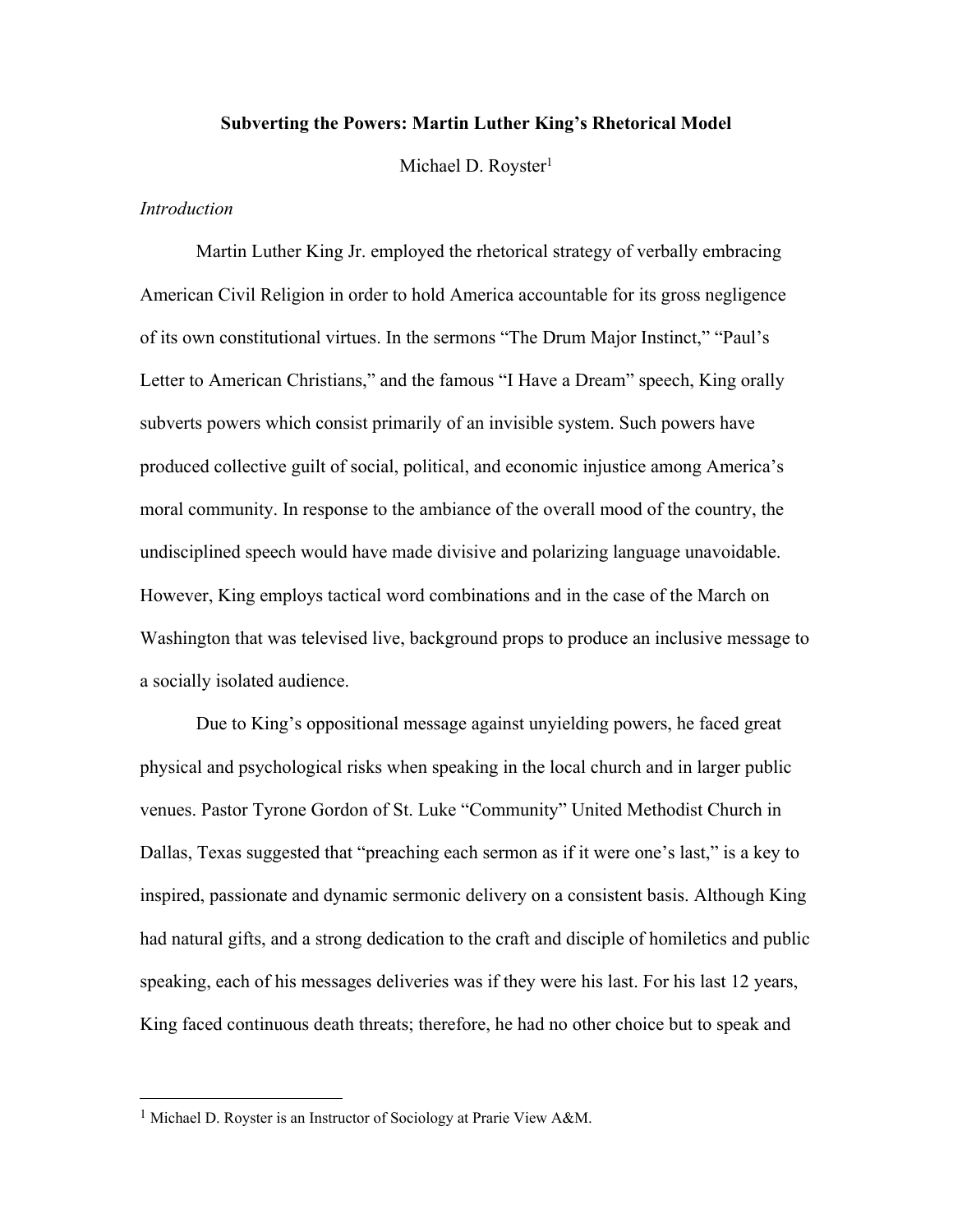proclaim as if it were his final opportunity.

# *Charge to Subvert the Powers*

King's nomination and election of the Montgomery Improvement Association (MIA) initiated a continuum of intense public discourses that confronted an unjust status-quo. In response to some success of the Montgomery Bus Boycott, a sense of shared and prolonged bitterness, and the ambiguity of the future direction of the quest for justice, King's speech at Holt Street Church marks his initial charge to "subvert the powers" within the context of mass protest, where he sought "to arouse the group to action" (Carson 59). The objective of appealing to religiosity through framing the act of assertively safeguarding individual and collective dignity as mandated by God functioned as a strategy to overcome inactivity due to succumbing to fear and intimidation.

The speech functioned as King's template for the future fulfilling of "the task of combining the militant and the moderate (Carson 61), through the strategic uses persuasive appeals to broad values such as citizenship, democracy, religion, and the sacredness of the U.S. Constitution to convey a demanding message. The speaking event's context pinpoints the moment that King accepted the charge and received the moral community's confirmation as a figurehead to "subvert the powers." Charles L. Campbell further elaborates on the connotation of "the powers" as both physical and spiritual with tangible manifestations in the social, political, and economic realm (Campbell 13). Because it was evident to King that escalating societal problems was beyond the complexities of "flesh and blood," he rhetorically approached "the powers" as a commanding officer in a spiritual battle.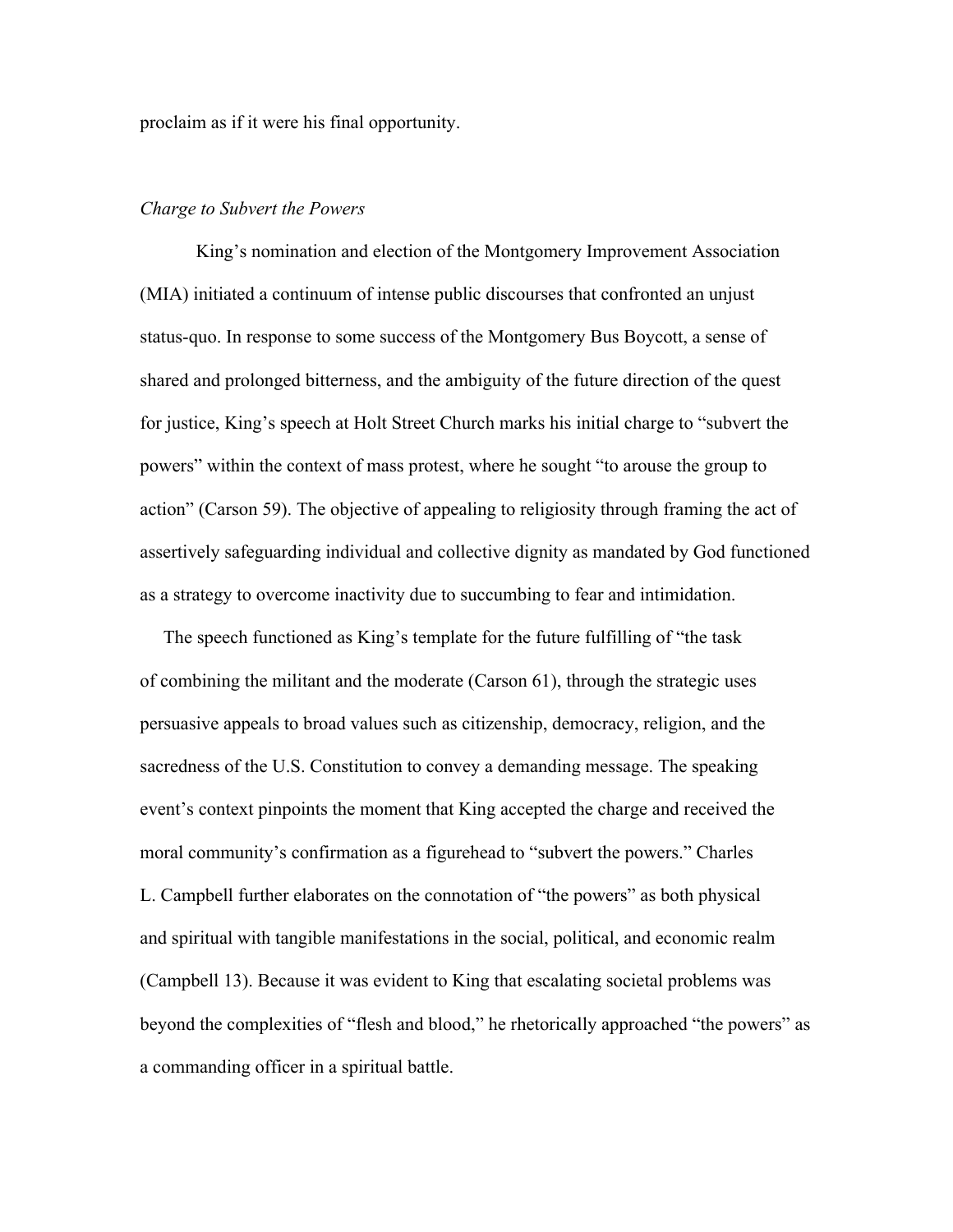### *The Risk*

Consequentially, King's charge to "subvert the powers" like all persons with charismatic authority relied on maintaining a supporting base and favorable public opinion. During his earlier years as a public speaker, King employed a "nonconfrontational style of inclusion" (Lischer 153) in his sermons and speeches. His inner convictions surfaced by his later years as evident in his "profound critique of the American system (Lischer 161)." Widespread prominence in a splintered society created brutal opposition from multiple directions. "King became a prime target for the young radicals' discontent" (Howard-Pickney 161). After the 1964 Harlem Riot, "King tried to calm black crowds and was booed and interrupted by angry ghetto-dwellers (Howard-Pickney 160)." The backlash from repeatedly denouncing the Vietnam War further motivated the FBI and the Executive Office to tag King as "the most dangerous man in America (Howard-Pickney 177)." Accepting the charge to "subvert the powers" accompanies significant risks. However, the greatest unforeseeable part of the challenge lies in rhetorically "staying-on-message," while enduring without surrendering his will to the powers. During King's final year he "had lost much white support for challenging national economic patterns and foreign policy, he was spurned by many blacks for his presumed lack of courage and over willingness to compromise with white authorizes" (Howard-Pickney 181). While King refused to yield to the populist narratives, his rhetorical devotion to his widely rejected "radical-moderate template" resulted in the inner exposure of his "private pessimism" (Howard-Pickney 181)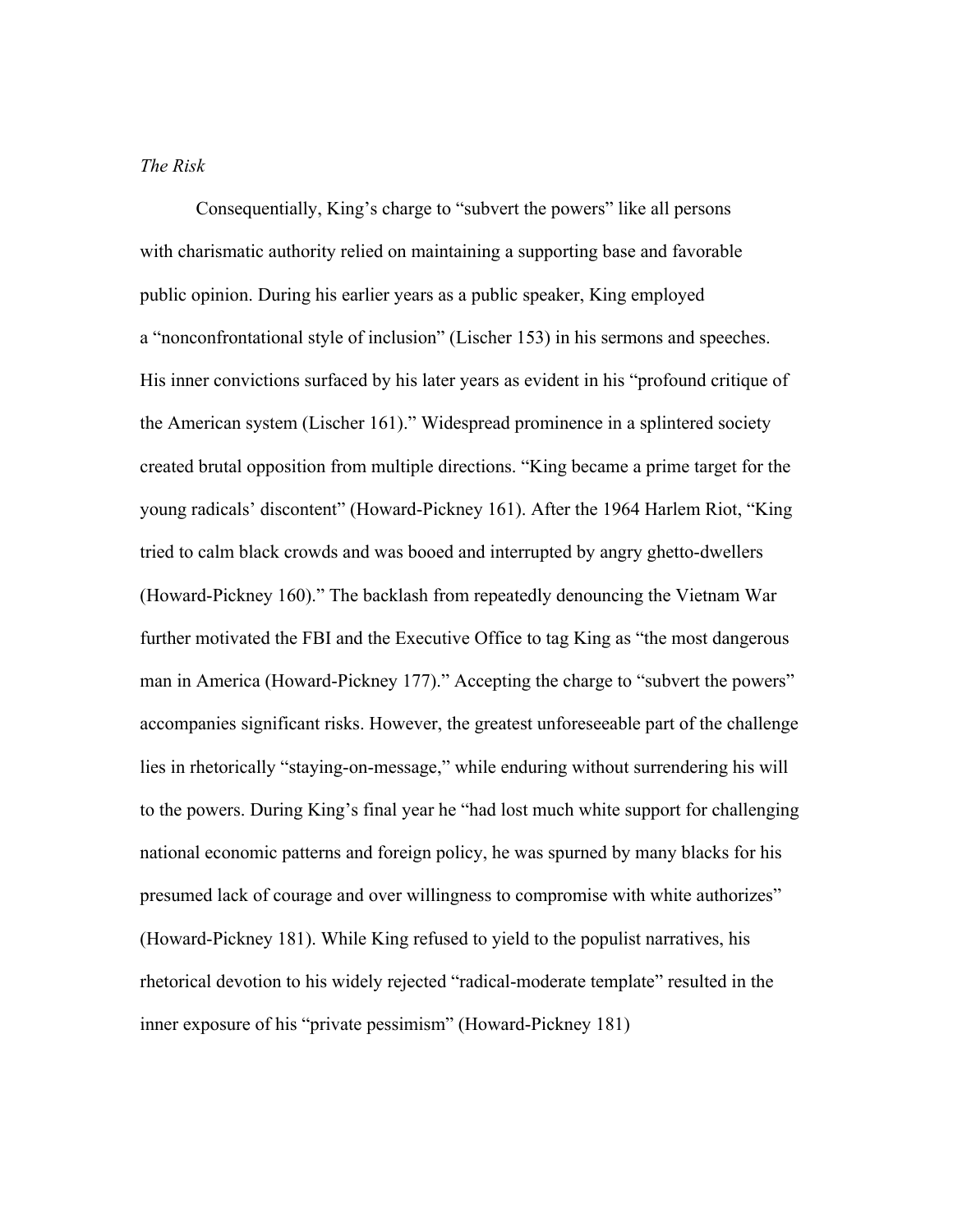### *American Civil Religion Rhetoric*

Drawing from Howard-Pickney's three rhetorical elements comprising the American jeremiad (Howard Pickney 8), King's famous 1963 "I Have a Dream" speech epitomized the use of American Civil Religion to convey a relatively progressive-radical message. The speech opens with the phrase "five score years ago" which captures the similarity and emotion of the "Gettysburg Address." The Lincoln Memorial steps in the background indicate that the event occurred near a sacred landmark or what King referred to as a "hallowed spot." While King praises the "U.S. Constitution" and the "Declaration of Independence" which function as the most sacred documents of American Civil Religion, he uses such phrases to revisit a promised made to America, while "appealing to authority" (Mervyn 96).

Approximately one-hundred years after the Emancipation Proclamation and nearly as long since the Thirteenth Amendment (1865) which placed abolition into law, King's declaration that "the Negro still is not free" contains the second rhetorical element of the jeremiad tradition entailing a "criticism of present declension, or retrogression from the promise (Howard Pickney 8)." The speech's first fourteen minutes, which annual post-King tributes usually omit, primarily consists of a national rebuke for failing to honor its "sacred obligations." The final three minutes of the speech contains the third and final element of the jeremiad tradition, entailing "prophecy that society will shortly complete its mission and redeem the promise" (Howard Pickney 8). A celebratory ambiance was created through the use of sermon repetition such as the *anaphora* form of repetition of the same word or groups of words" (Lassiter 72) as in the "Let freedom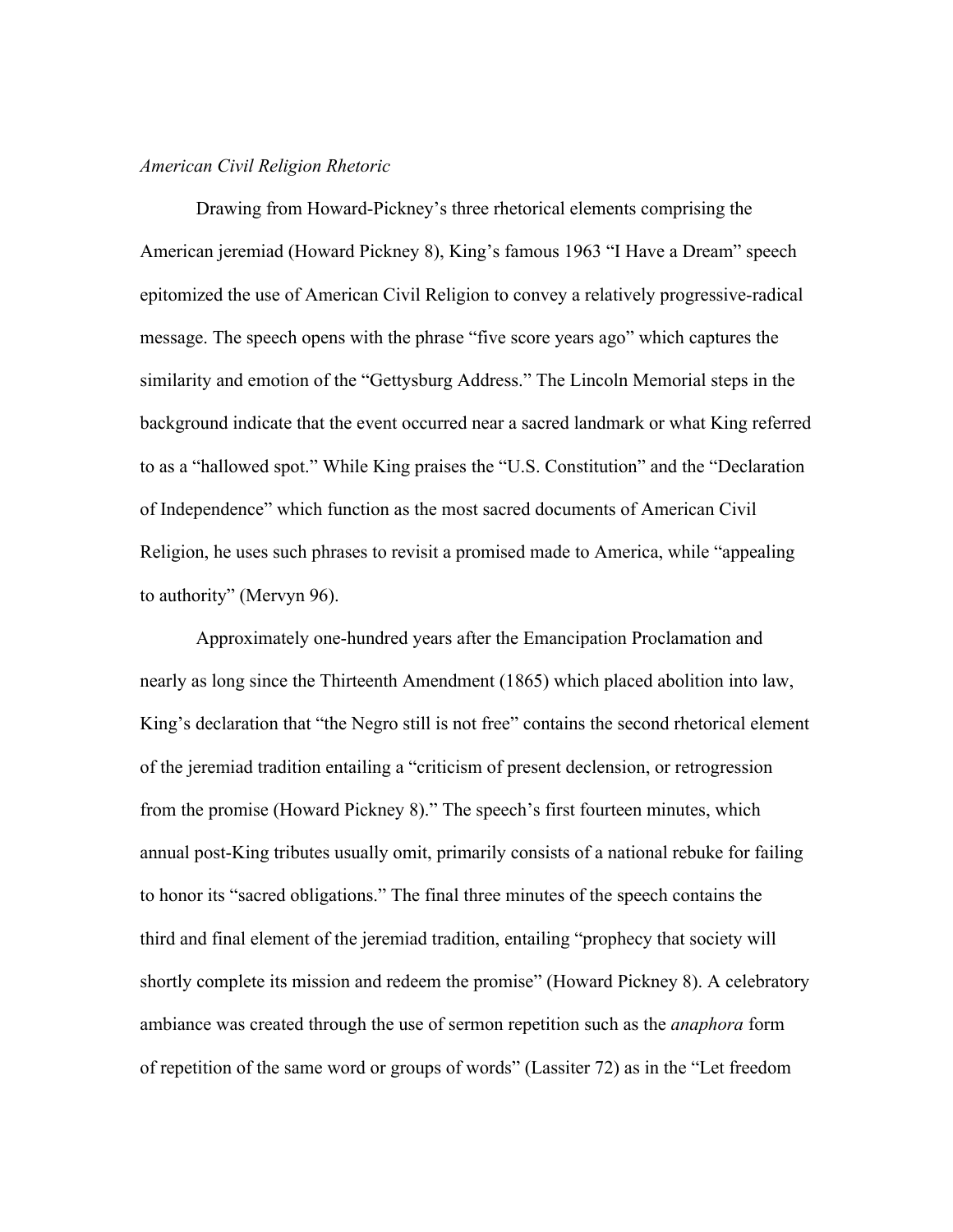ring" refrain. Symbolically the speech closes with excerpts from the anthem "My Country 'tis of Thee" and the Negro Spiritual "Free at Last," as an appeal to both patriotism and the progressive black church.

# *Conclusion: Hidden Behind the Rhetoric*

Due to the steadfast hard and routine encounters, King was more than naturally gifted with a robust imagination, but such an imagination functioned as an essential coping mechanism. King's sermon titled "Paul's letter to American Christians" exemplifies his use of imagination in proclaiming a "social gospel." However, behind his imagination and rhetorical aptitude lies his sense of urgency in critiquing the Christian community as being obsessed by being socially acceptable at the expense of morality, the unanticipated consequences of capitalism's towards increased exploitation, Christianity's promotion of social divisiveness and polarization within the church. Ultimately, the sermons functions as a bold rebuttal to the sectors of Christianity that use Christian rhetoric to justify manifestations of oppression. King's latter sermons such as "The Drum Major Instinct" contained traces of an acute awareness of the imminent threat of mortality within close proximity. Towards the end of the sermon he gives extensive references to the contents of his eulogy.

As a simultaneous advocate for peace and justice, King embodied his ministerial life-course message as upholding the rhetoric of "nonviolence" despite being personally threatened with such violent acts as stabbings, house bombing, threats, and eventually an assassination. Although King embraced "nonviolence," his life was dedicated to fighting injustice by calling and challenging his audiences to live up to the ideals they espoused.